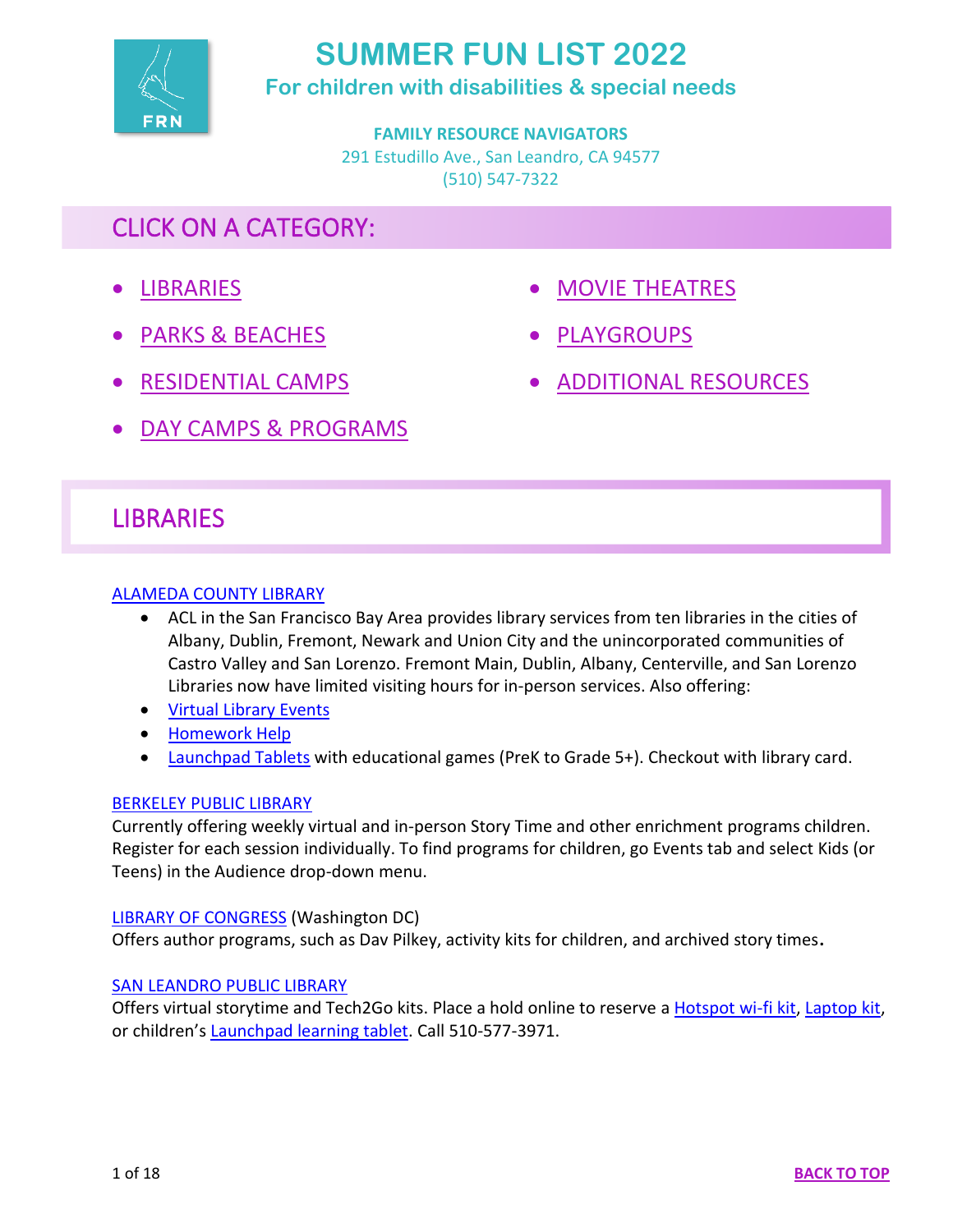### [LIVERMORE PUBLIC LIBRARY](https://www.livermorelibrary.net/digital-library/kids)

Check their event calendar for virtual story time, home activities, and outdoor library events (registration required). <https://www.livermorelibrary.net/events-services/event-calendars>

#### [UNION CITY PUBLIC LIBRARY](https://uclibrary.org/children/)

Offers monthly Grab & Go Arts and Crafts, virtual story time, and other online resources and activities for children.

#### [OAKLAND PUBLIC LIBRARY](https://oaklandlibrary.org/)

- [Toy Lending](https://oaklandlibrary.org/toy-lending/) Borrrow a toy! Children ages 0-6.
- [Storytime](https://oaklandlibrary.bibliocommons.com/events/search/q=storytime) (in-person locations)
- [OPL Storytime Online](https://oaklandlibrary.org/opl-storytime-online/)

# <span id="page-1-0"></span>PARKS & BEACHES

#### [ACCESS THE WORLD](https://www.wheelchairtraveling.com/united-states-of-america-usa/california-wheelchair-travel/)

Offers detailed information about wheelchair accessible parks and outdoor destinations throughout the U.S. and around the world.

#### [ALWAYS DREAM PLAY PARK](https://fremont.gov/2033/Always-Dream-Play-Park) (Fremont)

Stevenson Blvd & Gallaudet, Fremont, CA 94536 Offers an accessible playground for children of varying abilities. The park is funded by Kristi Yamaguchi's Always Dream Foundation. All equipment was designed to meet the needs of children with sensory, physical, or developmental issues. Open 6:00AM-10:00PM (unless otherwise indicated)

#### [ATHAN DOWNS PLAYGROUND](https://www.sanramon.ca.gov/our_city/departments_and_divisions/parks_community_services/parks_facilities/parks/athan_downs) (San Ramon)

Montevideo Dr & Davona Dr, San Ramon, CA 94583 Contains an all-abilities playground, trail access, basketball and volleyball courts, and fields for baseball or soccer.

#### [BEACH WHEELCHAIRS](https://www.coastal.ca.gov/access/beach-wheelchairs.html)

An all-terrain wheelchair which allows users to access beaches without sinking into the sand are now available at an increasing number of parks and recreation areas. In the [East Bay Regional Park](https://www.ebparks.org/parks/accessibility/default.htm) area, these wheelchairs are available at [Contra Loma](https://www.ebparks.org/parks/contra_loma/default.htm) (Antioch), [Del Valle](https://www.ebparks.org/parks/del_valle/default.htm) (Livermore)[, Don Castro](https://www.ebparks.org/parks/don_castro/default.htm) (Castro Valley), [Quarry Lakes](https://www.ebparks.org/parks/quarry_lakes/default.htm) (Fremont), [Shadow Cliffs](https://www.ebparks.org/parks/shadow_cliffs/default.htm) (Pleasanton), [Lake Temescal](https://www.ebparks.org/parks/temescal/default.htm) (Oakland), an[d Crown](https://www.ebparks.org/parks/crown_beach/default.htm)  [Memorial](https://www.ebparks.org/parks/crown_beach/default.htm) (Alameda), [Tilden's Lake Anza](https://www.ebparks.org/parks/tilden/default.htm) (Berkeley). All-terrain wheelchairs are also available at Doran [Regional Park](https://parks.sonomacounty.ca.gov/visit/find-a-park/doran-regional-park) in Bodega Bay and [Spring Lake Regional Park](https://parks.sonomacounty.ca.gov/visit/find-a-park/spring-lake-regional-park) in Santa Rosa on a first-come-first-serve basis.

#### [CABRILLO PLAYGROUND](https://sfrecpark.org/486/Cabrillo-Playground) (San Francisco)

853 38th Ave San Francisco, CA 94121

Located in SF Richmond area. Features two padded enclosed playground areas, tennis courts, ball courts, and ping pong table.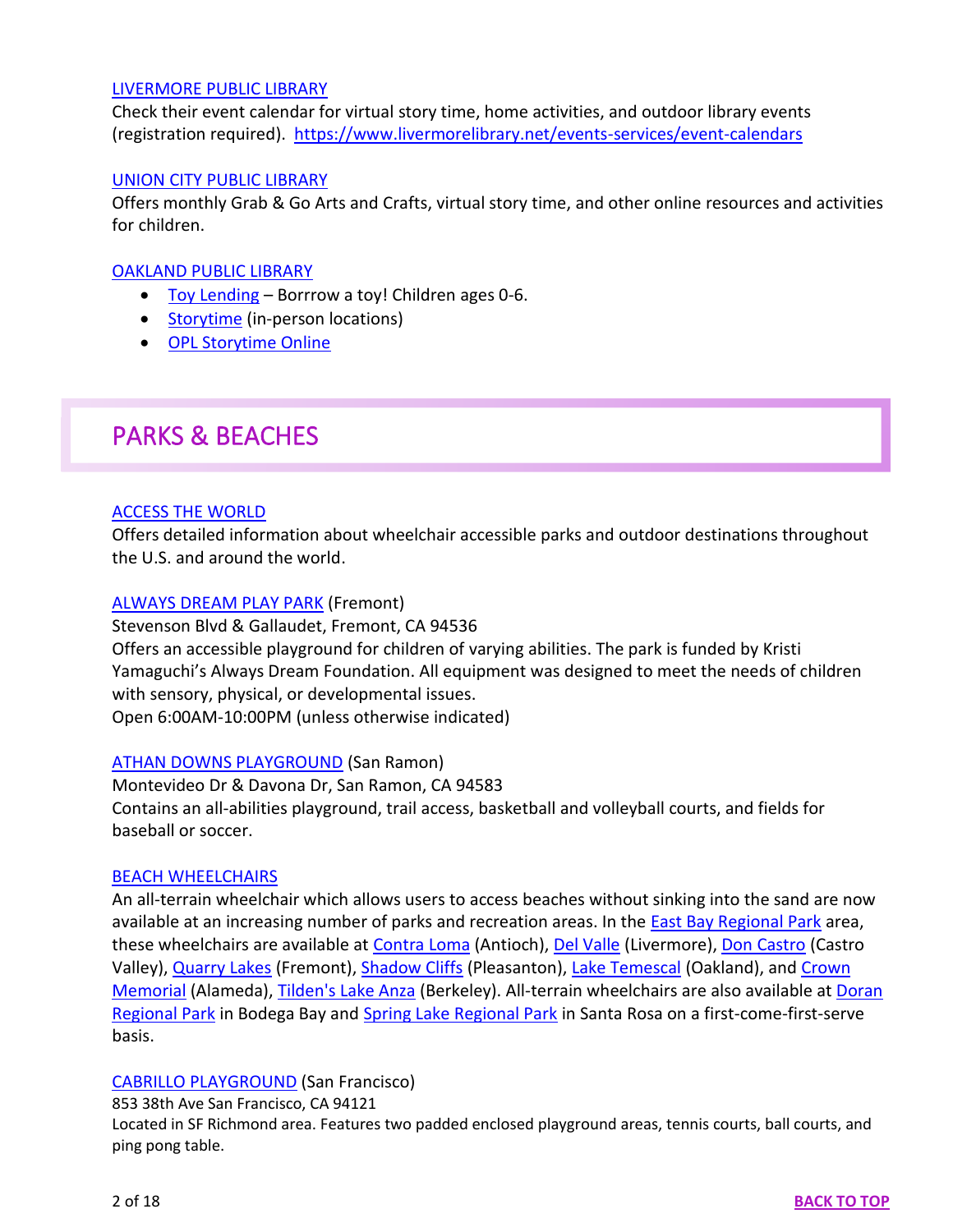# [CÉSAR CHÁVEZ PARK](https://www.cityofberkeley.info/ContentDisplay.aspx?id=56000) (Berkeley)

11 Spinnaker Way, Berkeley, CA 94710

Features both shoreline and wetland areas with views of the three bay bridges, Alcatraz, and Angel Island. Paved paths around perimeter and part of interior are wheelchair accessible. Open 6:00AM-10:00PM (unless otherwise indicated)

# [CRAB COVE VISITOR CENTER AND AQUARIUM](https://www.ebparks.org/parks/vc/crab_cove/) (Alameda)

1252 McKay Ave., Alameda, CA 94501

Explore the marine life during low tide - check the [NOAA tide chart](https://tidesandcurrents.noaa.gov/stationhome.html?id=9414750) to plan your visit. Visit [Crab Cove](https://apm.activecommunities.com/ebparks/Activity_Search?detailskeyword=&IsAdvanced=True&ddlSortBy=Simple+Date&ActivityCenterID=10&DaysOfWeek=0000000&SearchFor=2&SearchLevelID=2&maxAge=100&NumberOfItemsPerPage=100&IsSearch=true)  Visitor Center [and Aquarium Activity Calendar](https://apm.activecommunities.com/ebparks/Activity_Search?detailskeyword=&IsAdvanced=True&ddlSortBy=Simple+Date&ActivityCenterID=10&DaysOfWeek=0000000&SearchFor=2&SearchLevelID=2&maxAge=100&NumberOfItemsPerPage=100&IsSearch=true) (limited space & social distancing). Open Wednesday-Sunday from 10:00AM-5:00PM (MAR-OCT). Wheelchair accessible parking and paved trails. ). \$5 parking when kiosk is attended. \**Accessible restrooms and drinking fountains are temporarily unavailable*.

# [CALIFORNIA STATE PARKS](https://www.parks.ca.gov/)

The website contains information regarding accessible camping, picnic sites, trails, programs, fishing and additional access features in California's glorious state parks. As you visit the website, click on accessible park information, the accessible activity or select a park and discover accessible features. [access.parks.ca.gov/home.asp](http://access.parks.ca.gov/home.asp)

(800) 777-0369

# [EMERYVILLE MARINA PARK](https://sfbaywatertrail.org/trailhead/emeryville-marina/) (Emeryville)

3310 Powell St, Emeryville, CA 94608

The shoreside facilities offer a path of travel (not marked), sidewalks, restroom, and parking that all appear to be ADA accessible and well maintained.

# [FREMONT CENTRAL PARK/LAKE ELIZABETH](https://www.fremont.gov/317/Central-Park) (Fremont)

40000 Paseo Padre Parkway Complete with playgrounds, dog park, skate park, fishing, paved trails and lots of wildlife. Also home to **Always Dream Play Park** (see above).

# [HEATHER FARM PARK](https://www.walnut-creek.org/departments/arts-and-recreation/recreation-parks/parks/parks-map/heather-farm-park-detail-maps) (Walnut Creek)

301 N San Carlos Dr, Walnut Creek, CA 94598 Open 6:00AM-9:00PM (unless otherwise indicated)

# **HELEN DILLER PLAYGROUNDS** (San Francisco)

Accessible playgrounds at two locations:

- [Helen Diller Playground at Mission Dolores](https://sfrecpark.org/648/Mission-Dolores---Helen-Diller-Playgroun) (play areas for ages 2-12) 19<sup>th</sup> and [Dolores St, San Francisco, CA 94110](https://www.bing.com/maps?&ty=18&q=Dolores%20Park&satid=id.sid%3A3e27f702-3759-75de-f136-0e9ac447a476&ppois=37.76211929321289_-122.42591094970703_Dolores%20Park_~&cp=37.762119~-122.425911&v=2&sV=1)
- [Helen Diller Playground at Civic Center](https://sfrecpark.org/645/Helen-Diller-Playgrounds-at-Civic-Center) Civic Center Plaza. 355 McAllister St., San Francisco

# [KENNEDY PARK](https://www.haywardrec.org/Facilities/Facility/Details/Kennedy-Park-1) (Hayward)

19501 Hesperian Blvd., Hayward, CA 94541

*CURRENTLY CLOSED FOR RENOVATION*. Features a petting zoo, carousel, and miniature train, and a new teacup ride. Park improvements will include renovated picnic areas, new central play areas, new concession building and public restrooms. Also includes improved pathways, seating, and lawn areas.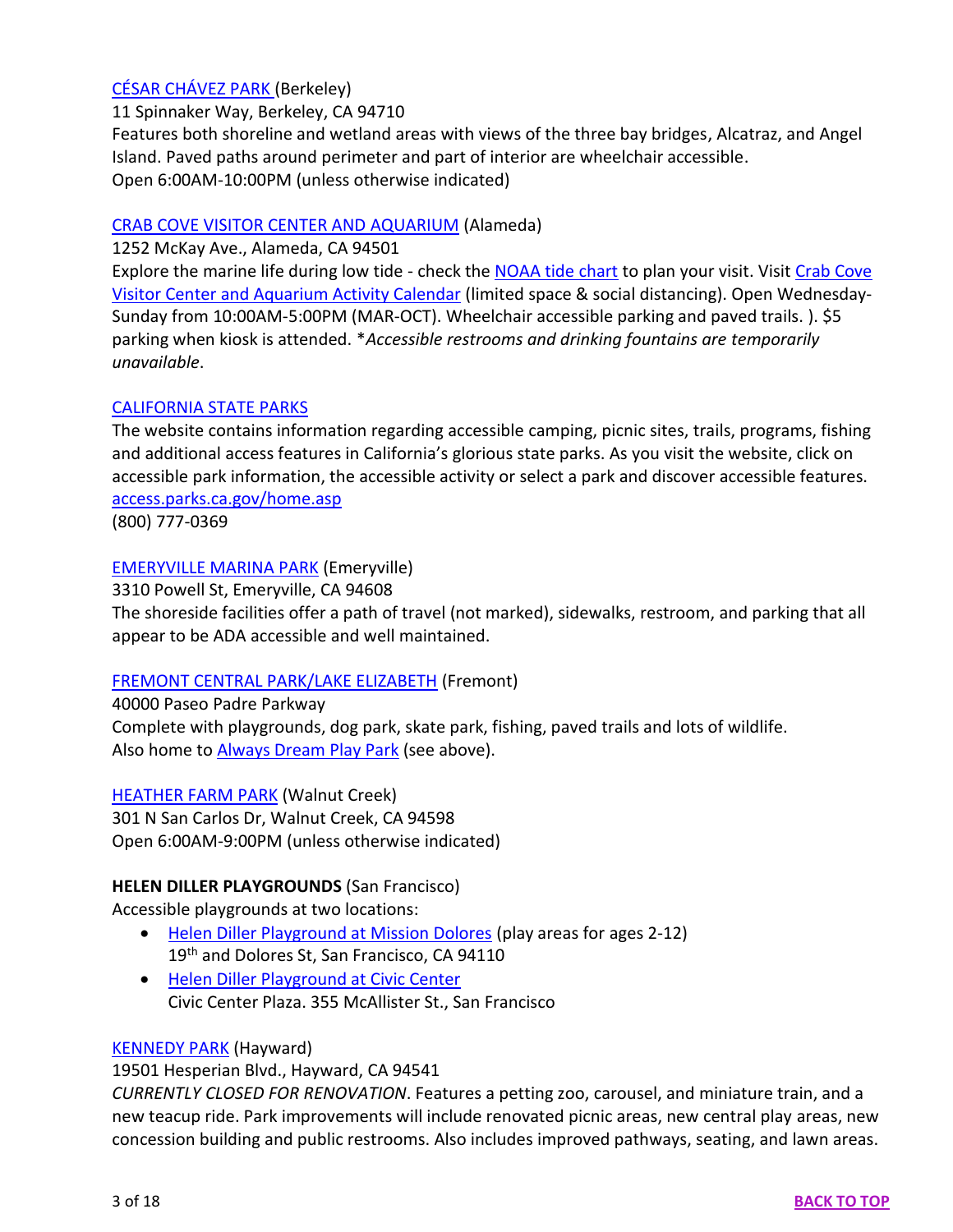## [LEO'S HAVEN](https://www.scparks.com/Home/Parks/AllCountyParks/ChanticleerCountyPark.aspx) (Santa Cruz)

1975 Chanticleer Ave, Santa Cruz, CA 95062 Located inside Chanticleer Ave Park. Offers an all-inclusive playground and exercise area.

#### [MARINA PARK](https://www.sanleandro.org/Facilities/Facility/Details/Marina-Park-11) (San Leandro)

13801 Monarch Bay Dr San Leandro, CA 94577

Located off of Monarch Bay Drive near Fairway Drive. Offers two playgrounds, a fitness park, dog parks, and a 1-mile accessible gravel walking loop with a shoreline view of Oakland airport (watch airplanes land). There is also access to San Leandro/San Francisco Bay Trail which is over 6 miles long.

## MAGICAL [BRIDGE PLAYGROUND](https://magicalbridge.org/) (Palo Alto & Redwood City)

Innovative integrated parks that inspire recreation, respite, play and community connections for all ages and all abilities. Two playground locations:

- [Magical Bridge Playground at Mitchell Park](https://magicalbridge.org/palo-alto/) Open daily; Sunrise to Sunset 3700 Middlefield Rd., Palo Alto, CA 94606
- [Magical Bridge Playground at Red Morton Park](https://magicalbridge.org/redwoodcity) Open daily; 8:00am to Sunset 1120 Roosevelt Ave, Redwood City, CA 94061

# [MATTEO'S DREAM PLAYGROUND](http://www.cityofconcord.org/facilities/facility/details/matteosdream-39) (Concord)

2050 Olivera Rd, Concord, CA 94520 An all-abilities playground located within Hillcrest Park.

## [MIA'S DREAM COME TRUE PLAYGROUND](https://haywardrec.org/1840/Mias-Dream-Come-True-Playground) (Hayward)

28377 Huntwood Ave, Hayward, CA 94544

A new accessible playground for all ages and all abilities. The park provides accessible pathways, picnic areas, seating, and shade structures.

### [MOUNTAIN LAKE PARK PLAYGROUND](https://sfrecpark.org/570/Mountain-Lake-Park) (San Francisco)

Mountain Lake Park 1000 Lake St., San Francisco, CA 94118 Nestled in the Richmond District near the southern edge of Presidio Park. Play areas are threaded together in a series of accessible concrete pathways, including the top of each slide.

### [OCEAN BEACH](https://www.wheelchairtraveling.com/ocean-beach-san-francisco-access/) (San Francisco)

Located on the western border of SF Golden Gate Park. There are accessible routes from the parking lot to the Promenade (routes may be covered with sand). Accessible restrooms are located at Sloat and Great Highway. *Beach Wheelchairs are available upon request*.

### [ROTARY PLAY GARDEN](https://sanjose.org/listings/rotary-playgarden) (San Jose)

438 Coleman Ave, San Jose, CA 95110 Provides an inclusive place to play for all children and their families, with a focus on children with special needs.

### [SAN LORENZO COMMUNITY CENTER PARK](https://www.haywardrec.org/Facilities/Facility/Details/San-Lorenzo-Community-Park-48) (San Lorenzo)

### 1970 Via Buena Vista, San Lorenzo, CA 94580

Provides accessible playgrounds with zip line and exercise areas, a lagoon bird sanctuary, and picnic areas.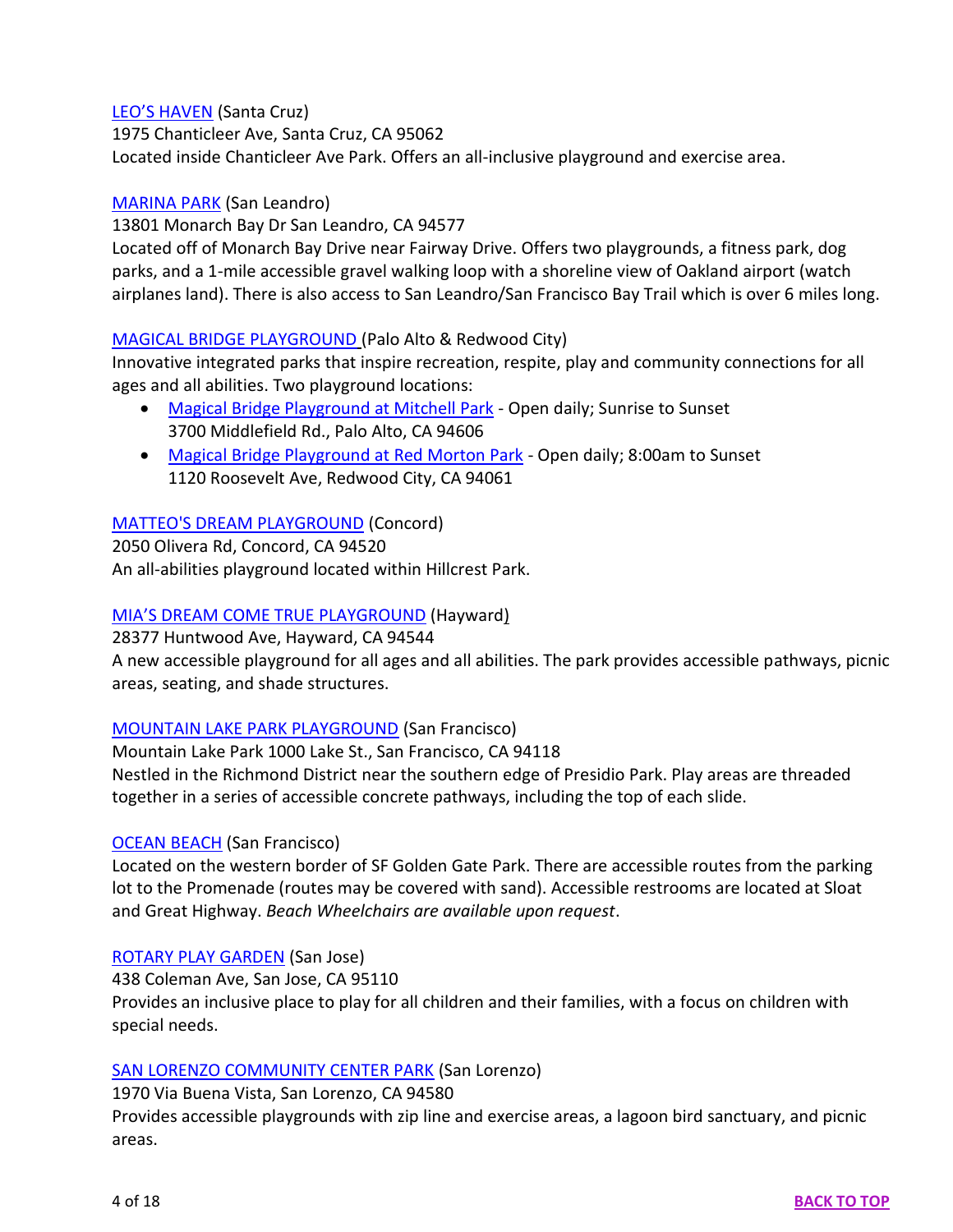#### [SIEMPRE VERDE PARK](https://www.sanleandro.org/facilities/facility/details/siempreverdepark-16) (San Leandro)

Park Street and San Leandro Blvd., San Leandro, CA 94577 A renovated park with accessible padded playground areas for toddlers and young children.

# <span id="page-4-0"></span>PLAYGROUPS

#### **[BANANAS](https://bananasbunch.org/playgroups/)**

#### 5232 Claremont Ave., Oakland, CA 94618

Offers free virtual playgroups where parents, family members, and friends can connect with one another and build community. Playgroups are designed to be ongoing series that build upon each other each week. When you RSVP for a playgroup, you will be signed up for the entire series.

#### [LOTUS BLOOM](https://www.lotusbloomfamily.org/dtoakland.html) (Downtown Oakland)

555 19th Street, Unit 131. Oakland, CA 94612

Phone: 510-808-7883 Email: [info@lotusbloomfamily.org](mailto:info@lotusbloomfamily.org)

Offers multicultural in-person playgroups for children below age 5. Limited capacity of 11 children; 25 people total per playgroup. First come first served. \*\**All adults and children ages 3 years and older are required to wear a mask or face covering over their nose and mouth for the duration of playgroup. Cannot accommodate siblings ages 5 and over.*

[LOTUS BLOOM](https://www.lotusbloomfamily.org/safrc.html) (San Antonio Family Resource Center)

2800 Park Boulevard, Oakland CA 94610

Phone: (510)-735-9222 Email: [info@lotusbloomfamily.org](mailto:info@lotusbloomfamily.org)

Offers daily multicultural in-person playgroups for children below age 5. Limited capacity of 8 children; 16 people total per playgroup. First come first served. \*\**All adults and children ages 3 years and older are required to wear a mask or face covering over their nose and mouth for the duration of playgroup*. *Cannot accommodate siblings ages 5 and over.*

#### [LOTUS BLOOM](https://www.lotusbloomfamily.org/room-to-bloom.html) (Oakland, MacArther Blvd.)

8711 MacArthur Blvd, Portable B. Oakland, CA 94605

Phone: 510-878-1778 Email: [rha@lotusbloomfamily.org](mailto:rha@lotusbloomfamily.org)

Parent-child "Room to Bloom" and Afro Play "Harambee" playgroups for for children age 0-5. Spaces limited to 11 families each playgroup. First come first served. \*\**All adults and children ages 3 years and older are required to wear a mask or face covering over their nose and mouth for the duration of playgroup*. *Cannot accommodate siblings ages 5 and over.*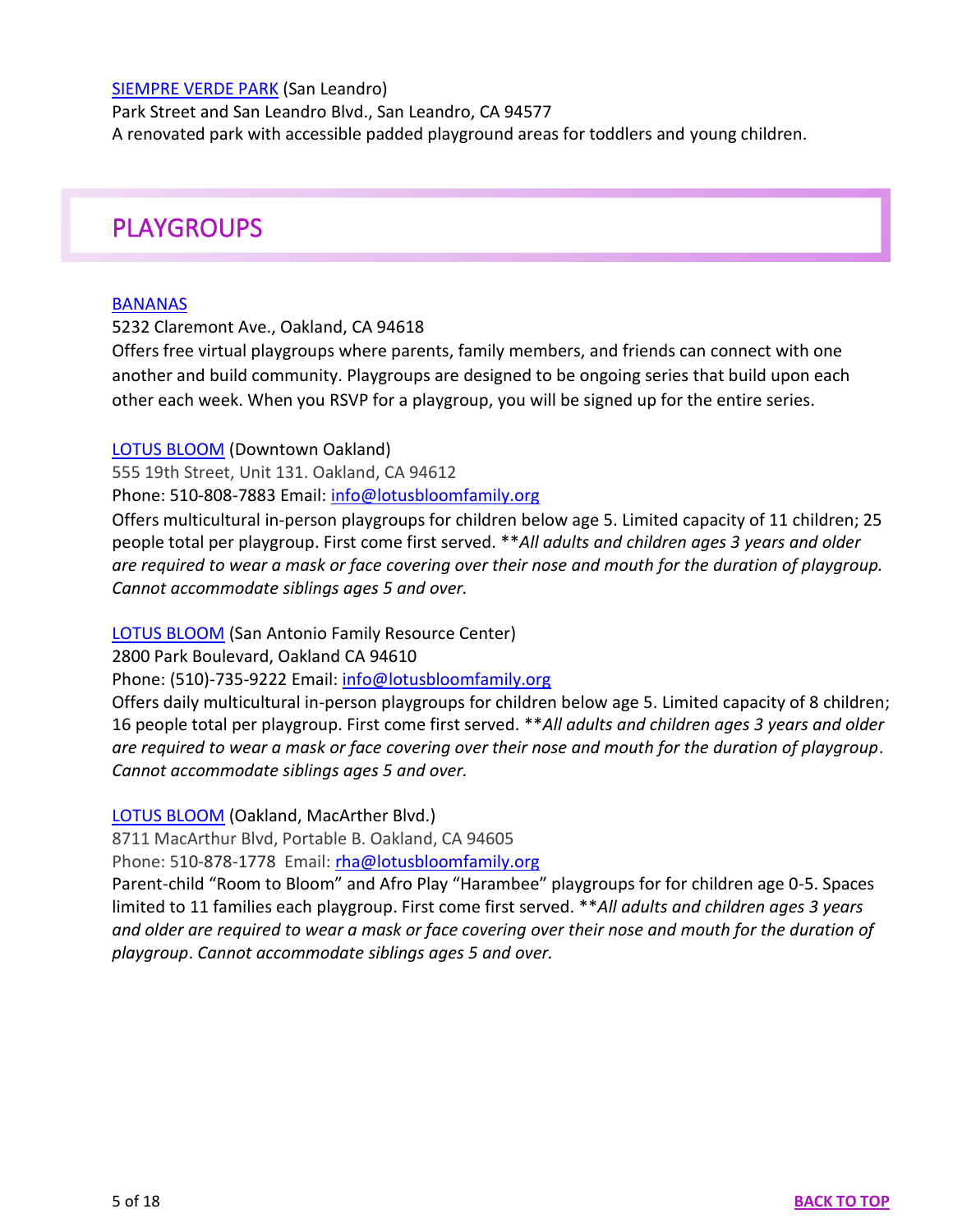# RESIDENTIAL CAMPS

### <span id="page-5-0"></span>**[ASPEN NETWORK](https://aspennetwork.net/) (Orinda)**

Offer four unique camp programs designed for individuals ages 13 and up with social differences. (925) 262-3135 Email: [megfields.aspen@gmail.com](mailto:megfields.aspen@gmail.com)

[BEARSKIN MEADOW CAMP](https://dyf.org/) – Diabetes Youth Families (Concord)

Camp experience for children and teens affected by diabetes and their families. Located in Sequoia National Forest, 65 miles east of Fresno. Financial assistance available. See website for COVID-19 guidelines. (925) 680-4994 Email: info@dyf.org

### [CAMP ARROYO](https://ttff.org/what-is-camp-arroyo/) (Livermore)

In partnership with the Taylor Family Foundation, East Bay Regional Park District, and the YMCA of the East Bay. Provides camping experiences for children with HIV/ AIDS and other life threatening and chronic diseases and disabilities. Lodging, food, sports, art, craft, special projects and hospitality are the focus. \*\**RCEB eligible vendor. See website for Covid preparedness.*

#### [www.uccr.org/camparroyo](https://www.uccr.org/camparroyo)

(925) 371-8401 Livermore (800) 678-5102 Reservations Email: kids@ttff.org

#### [CAMP COELHO](https://www.epilepsynorcal.org/our-programs/campcoelho/)

Offers free online expressive art therapy program for adults with Epilepsy. Virtual camp options are available. *Check back for 2022 schedule.* (415) 677-4011 Email: camp@epilepsynorcal.org

#### [CAMP HARMON](https://www.campharmon.org/) (Boulder Creek)

Traditional camp will not be offered in 2022. Check back for mini-sessions in collaboration with other disability agencies. \*\**RCEB eligible vendor.* (831) 338-3383

#### [CAMP KREM](https://campingunlimited.org/programs/summer-camp/) (Boulder Creek)

Sponsored by Camping Unlimited. Currently offering virtual camp programs for 2022. Check their calendar for programs for all ages and abilities. Experience the enjoyment of Camp and connection with your friends from the comfort of home. \*\**RCEB eligible vendor.*

[campingunlimited.org/calendar](https://campingunlimited.org/calendar)

(510) 222-6662 Email: [campkrem@gmail.com](mailto:campkrem@gmail.com)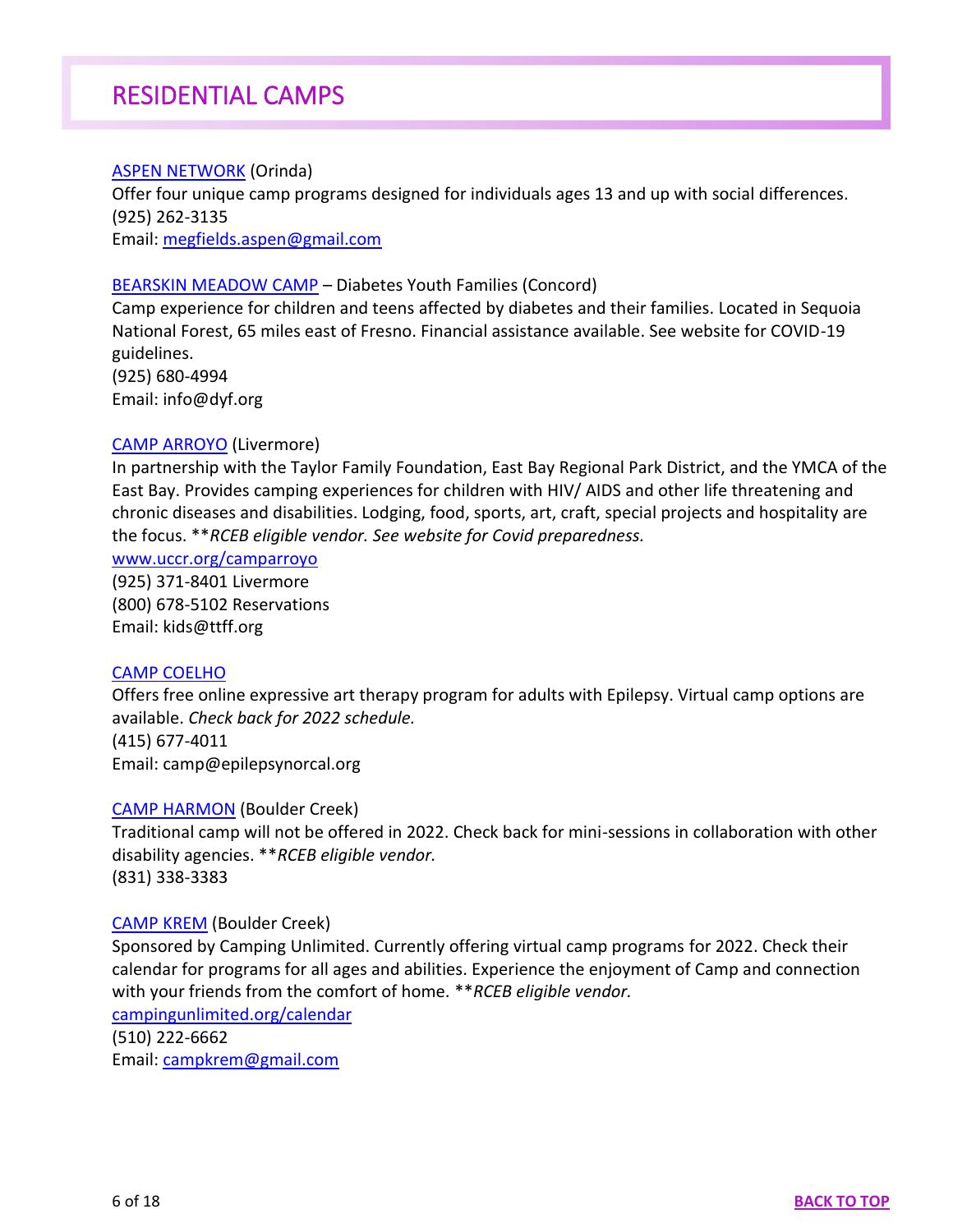## [CAMP TOULUMNE TRAILS](http://www.tuolumnetrails.org/) (Groveland)

Devoted to helping children with special medical needs experience the joys of childhood in an outdoor environment. For families and children ages 7 and up. Staff to camper ratio is generally 3:1. Private pay and camperships available. The camp is completely accessible and capable of accommodating individuals who use wheelchairs, walkers, or other adaptive devices.

*See website for COVID-19 guildlines.*

(209) 962-7534

Email: [jacqui@tuolumnetrails.org](mailto:jacqui@tuolumnetrails.org) Jacqui Montero, Program Director

[CHRISTRIAN BERETS](https://www.christianberets.org/) (Mi Wuk Village)

Offers faith-based camp for children with special needs. *Registration and Scholarship deadline is April, 29, 2022*. \*\**RCEB eligible vendor.*

[www.christianberets.org/summer-camp.html](https://www.christianberets.org/summer-camp.html)

(209)-524-7993 Main Office

(209) 586-5418 Camp Office

[ENCHANTED HILLS CAMP](https://lighthouse-sf.org/) (Napa Valley)

Deaf-Blind and Low Vision youth camp programs for teens. Follows COVID-19 safety guidelines. [lighthouse-sf.org/ehc2022](https://lighthouse-sf.org/ehc2022/) (415) 694-7352 Email: [EHC@lighthouse-sf.org](mailto:EHC@lighthouse-sf.org)

# <span id="page-6-0"></span>DAY CAMPS & PROGRAMS

### [ACCESS ADVENTURE](http://access-adventure.org/) (Fairfield)

Enriches the lives of people with disabilities and underserved youth by providing outdoor recreation, environmental education, and open space access using unique wheelchair accessible horse drawn carriages. Not limited to wheelchair users.

(707) 707-999-1419

Email: accessadventure@yahoo.com.

### [ACCESS NORTHERN CALIFORNIA](http://accessnca.org/)

The ultimate disability resource for locals and tourists alike for finding fun places to experience in the bay area. This website includes a wealth of information on recreation, lodging, events, and even accessible van rentals.

[ACHIEVE TAHOE ADAPTIVE PROGRAMS](https://www.squawalpine.com/plan-your-visit/lessons-and-guides/achieve-tahoe) (Squaw Valley Alpine Meadows, Lake Tahoe) Skiing and snowboarding programs available for children age 4+ with physical, blind & low vision, sensory and intellectual disabilities. Offered Mid-December through April. 1960 Squaw Valley Road, Olympic Valley, CA 96146 530-581-4161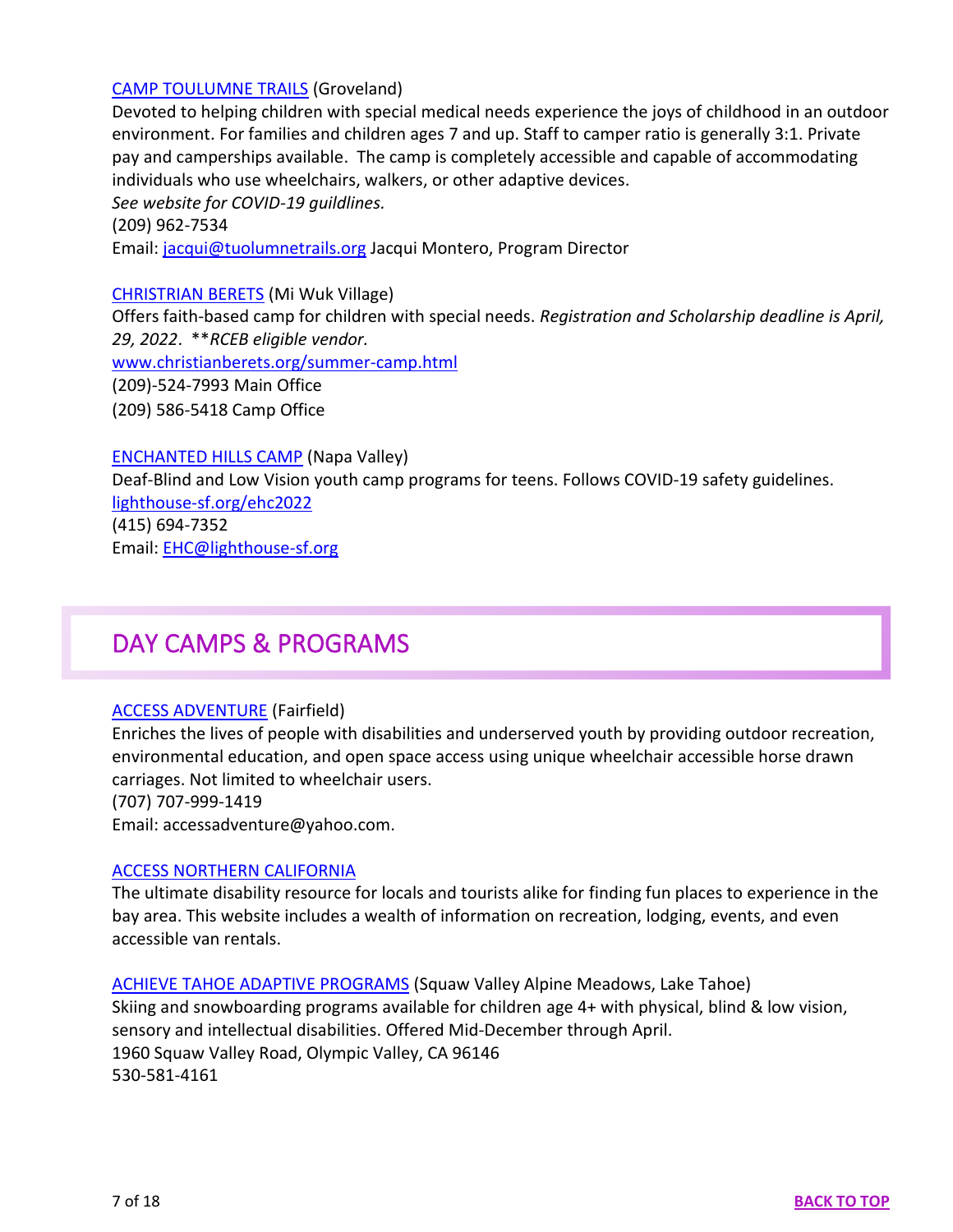## [ADVENTURES & OUTINGS PROGRAM](https://www.borp.org/adventures-and-outings-calendar/) (Bay Area)

A program of BORP, provides disabled children and adults opportunities to enjoy the many wonderful outdoor and urban attractions that the Bay Area has to offer.

[www.borp.org.](http://www.borp.org/)

(510) 843-4398 Lori Gray (call after 10 AM) (510) 849-4663, x1380 (recorded information) Email: lori@borp.org.

### [ALAMEDA RECREATION AND PARK DEPARTMENT](https://www.alamedaca.gov/Departments/Recreation-Parks) (Alameda)

Offers a variety of summer programs for kindergartners, children, teens, and adults. *Participants must be comfortable with wearing a mask indoors.* (510) 747-7529 Email: arpd@alamedaca.gov

### [AQUA ADVENTURE WATERPARK](https://goaquaadventure.com/) (Fremont)

Features swim lessons based on skill level. Non-swimmers use Coast Guard approved flotation devices.

(510) 494-4426

## [ARBOR BAY SCHOOL SUMMER PROGRAM](https://www.arborbayschool.org/summer-program/) (San Carlos)

In-person summer program for K-8<sup>th</sup> grade children, taught by credentialed Special Education staff. For new students, the intake process includes an observation, interview and screening with the Director to determine appropriate placement. (650) 244-1519

### [ARDENWOOD HISTORIC FARMS](https://www.ebparks.org/parks/ardenwood/) (Newark)

Features a Victorian garden, farm animals, period costumes, and a blacksmith shop. Most facilities in Ardenwood are wheelchair accessible. Hours: Wednesday to Friday, 11am-4pm. Weekends, 10am – 4pm. Railroad Museum trains are currently closed. Also features a walking digital tour (link found on their website).

(510) 544-2797 Email: awvisit@ebparks.org

### [AXIS DANCE COMPANY](https://www.axisdance.org/) (Oakland)

In-person and online dance classes and workshops for individuals with and without disabilities. Participants explore a variety of creative dance approaches that emphasize individuality in movement. *All virtual classes and workshops have automatic closed captions over Zoom. ASL interpretation provided for specific classes (with advance notice).* (510) 625-0110

### [BAY AREA ASSOCIATION OF DISABLED SAILORS](https://www.baads.org/) (San Francisco)

Offers a free bay sailing opportunity for disabled individuals during weekends in San Francisco. The crew is very experienced in making accommodations to make this exhilarating sport available to everyone. Service animals are welcome but please provide advance notice for special instructions. Pier 40, The Embarcadero #16, San Francisco, CA 94107 (415) 281-0212 (recorded information and event contacts)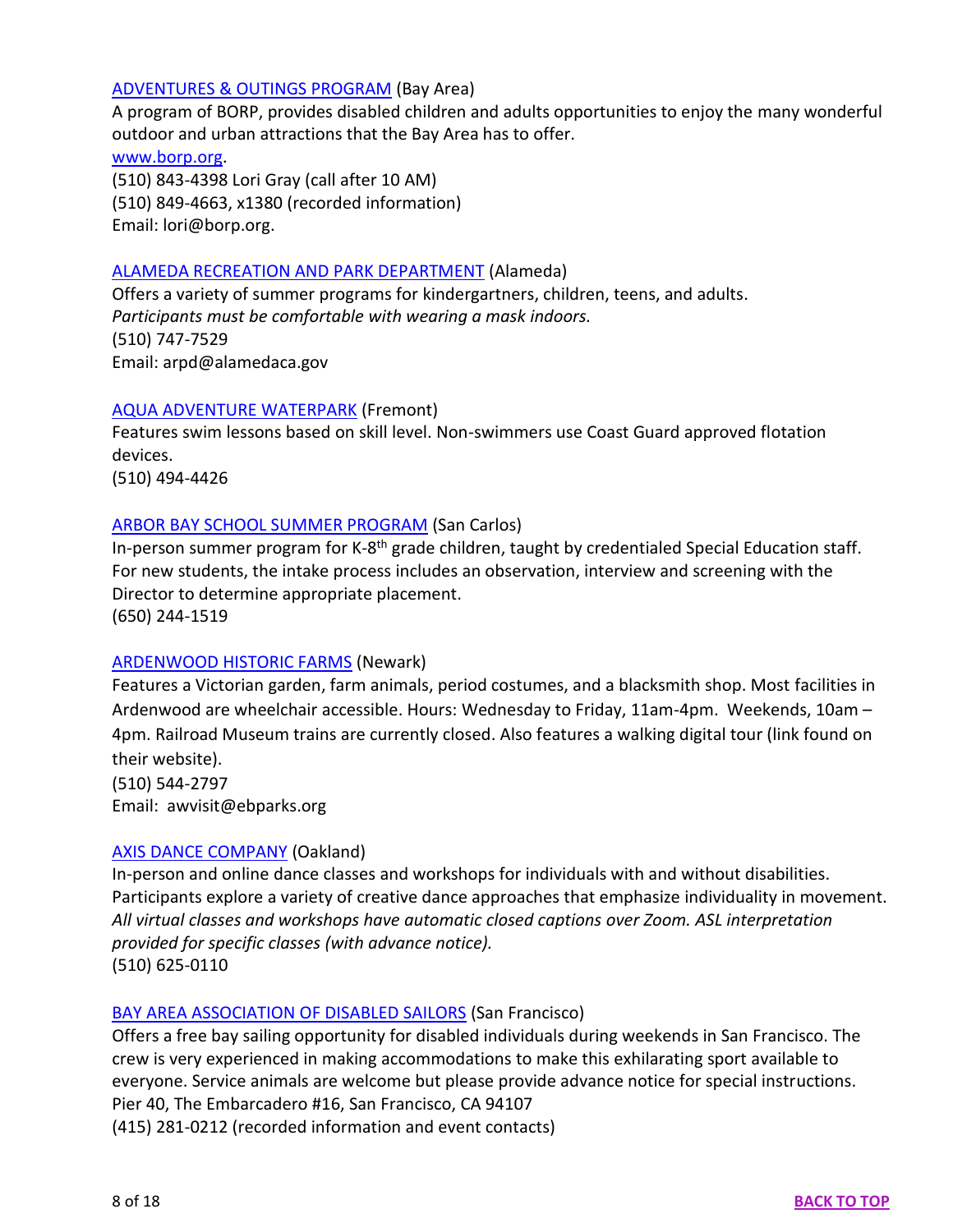### [BAY AREA OUTREACH & RECREATION PROGRAM](https://www.borp.org/) (Berkeley)

Current programs: Adaptive Cycling, Online Fitness Studio, and Virtual Outings & Adventures. (510) 849-4663 Email: [info@borp.org](mailto:info@borp.org)

#### [BRUSHSTROKES STUDIO](https://www.brushstrokestudio.com/) (Berkeley)

745 Page Street, Berkeley, CA 94710 A pottery painting and mosaics studio offers summer camps, after school programs, one-day camps on school holidays. Open to all ages. Some experience with special needs students. (510) 528-1360 Email: brushstrokeskids@gmail.com

### [CAL SHAKES](https://calshakes.org/) (Berkeley)

California Shakespeare Theater - under the guidance of professional teaching artists, campers immerse themselves in a wide variety of classes as well as in daily rehearsals for performance. Some experience with special needs youth. Serves students grades 6-12. Email: learn@calshakes.org

#### [CAMP GALILEO](https://galileo-camps.com/our-camps/summer-camp-galileo/) (Oakland)

Offers in-person summer programs for rising Pre K to rising  $8<sup>th</sup>$  graders. Experienced in inclusion and accessible accommodations. Scholarships are available. 1 (800) 854-3684

#### [CHEERGYMS](https://cheergyms.com/) (Concord)

Offers special needs cheerleading programs in Concord for children of all ages and abilities. 2064 Commerce Avenue, Concord, CA (925) 685-3910 Email: info@cheergyms.com

#### [COACH ART](https://coachart.org/) (San Francisco Bay Area)

Free 4 week one-on-one art and athletic lessons to chronically ill children and their siblings between the ages of 5-18. Also offers virtual programs over Zoom: [coachart.org/virtual-2](https://coachart.org/virtual-2) (510) 444-7001 Email: [info@coachart.org](mailto:info@coachart.org)

#### [COMMUNITY SCHOOL OF MUSIC AND ARTS](https://arts4all.org/camps-workshops/summer-camps) (Mountain View)

CSMA's summer art camps are in-person with a limited number of virtual programs. Provides small 12 person groups for children age 5-17. Face covering is required at all times. Financial aid is available. (650) 917-6800 Email: [info@arts4all.org](mailto:info@arts4all.org)

#### [CREATIVE EXPRESSIONS TOOLKIT](https://www.ppcc-pa.org/toolkits-2/creative-expressions-toolkit?utm_source=newsletter&utm_medium=email&utm_content=Learn%20more&utm_campaign=2022.03.03_CSHCN_Network_Newsletter)

Provides downloadable toolkits in Art, Music and Play. Useful for home, trips, or in the hospital. They were created by professionals in the pediatric field.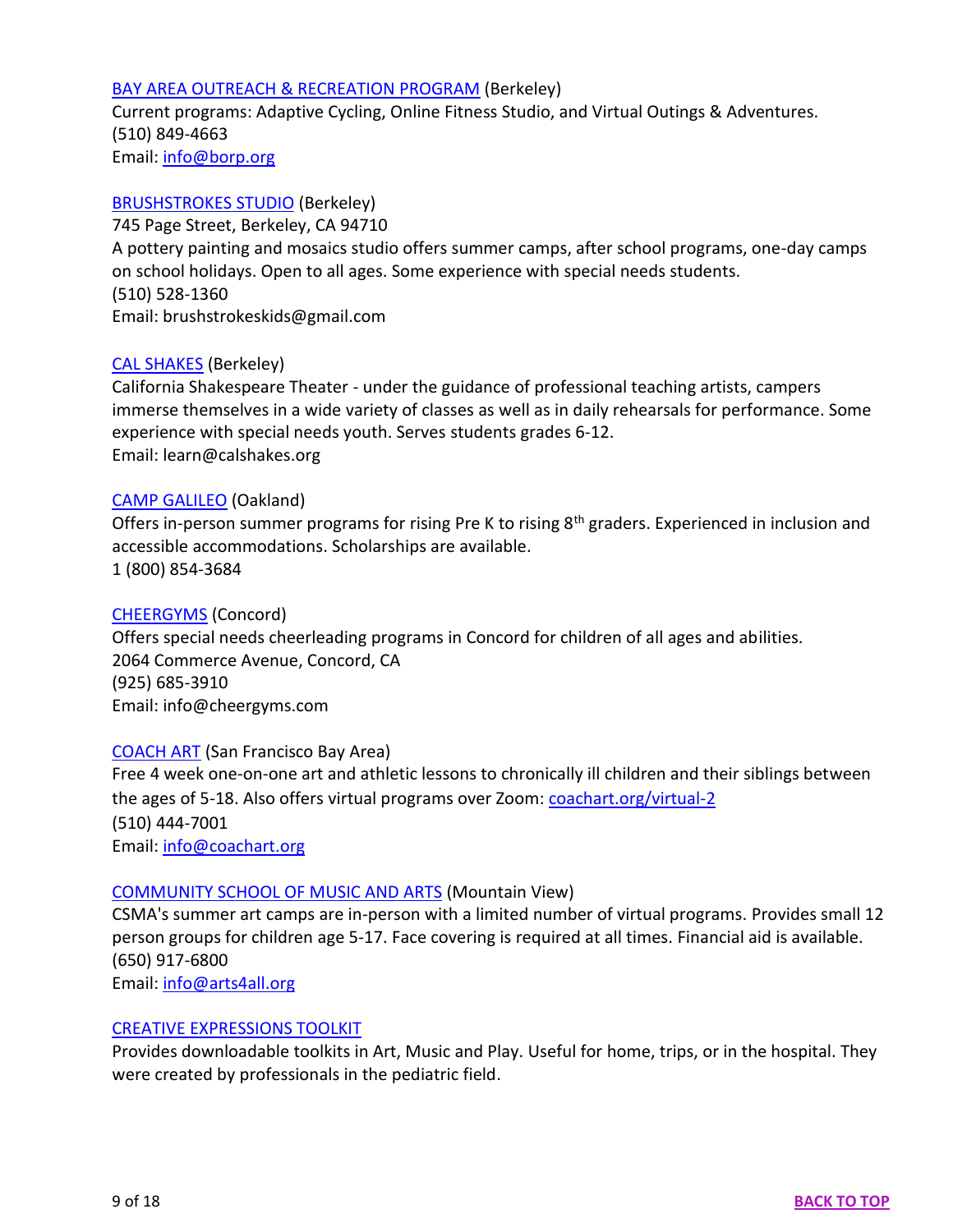## [DESCRIBED AND CAPTIONED MEDIA PROGRAM](https://dcmp.org/)

Families of a child with a disability qualify for free membership at DCMP. The website offers access to videos and resources related to Deaf and Hard-of-Hearing, Blind, Deaf Blind, and Low Vision from Kindergarten to 12<sup>th</sup> grade. All media - story time, ASL, and educational content - are captioned and described.

(800) 237-6213 voicemail and TTY Email: info@dcmp.org

### [DESTINY ARTS CENTER](https://destinyarts.org/) (Oakland)

An arts education center that uses movement-based arts to support pathways for young people to express themselves, inspire and ignite social change, and build a community where everyone feels seen, valued, and free. *Oakland residents are prioritized.* (510) 597- 1619 Email: [info@destinyarts.org.](mailto:info@destinyarts.org)

### [EAST BAY DANCE CENTER](https://www.eastbaydancecenter.org/) (Oakland)

Offers in-person Spring and Summer camps which consists of dance, drama, arts and crafts, games, and outdoor activities for ages 5-12. Also offers an afterschool program for grades K-5 whether or not schools are in session, online, or hybrid. Experienced and accept children with special needs on a caseby-case basis.

(510) 336-3262 Email: info@eastbaydancecenter.org

## [EL CERRITO RECREATION](http://el-cerrito.org/140/Recreation) (El Cerrito)

Offers a variety of one week and half day youth summer programs from kindergarten to 9<sup>th</sup> grade. Scholarships are available. Masks must be worn according to CDPH Guidelines and the Contra Costa County Health Order.

[el-cerrito.org/summercamp](http://el-cerrito.org/summercamp) (510) 559-7000 Email: recreation@ci.el-cerrito.ca.us

### [ENVIRONMENTAL TRAVELING COMPANIONS](https://etctrips.org/) (San Francisco)

Offers accessible outdoor adventure opportunities for adults and youth with disabilities throughout the summer, including sea kayaking and river rafting trips. Cross-country skiing is offered January through April. Trips for families, groups or individuals are available. Adaptive equipment is available and staff is experienced in its use. Youth LEAD Program plans adventures for youth 14-18. Goals are to gain outdoor leadership skills, experience the adventure of a lifetime and make friends for life. Scholarships are available.

2 Marina Blvd, Fort Mason Center C385, San Francisco, CA 94123 (415) 474-7662 (general info) or (415) 474-7662 ext. 16 (Youth LEAD) Email: info@etctrips.org (general info) or ylp@etctrips.org (Youth LEAD)

### [HABITOT CHILDREN'S MUSEUM](https://www.habitot.org/) (Berkeley)

A discovery museum for young children, offers hands-on exhibits, drop-in art studio and interactive events for infants, toddlers, preschoolers, and their families. Classes, schedules, and costs vary. 2065 Kittredge Street at Shattuck (one block from Berkeley BART station) (510) 647-1111 Email: info@habitot.org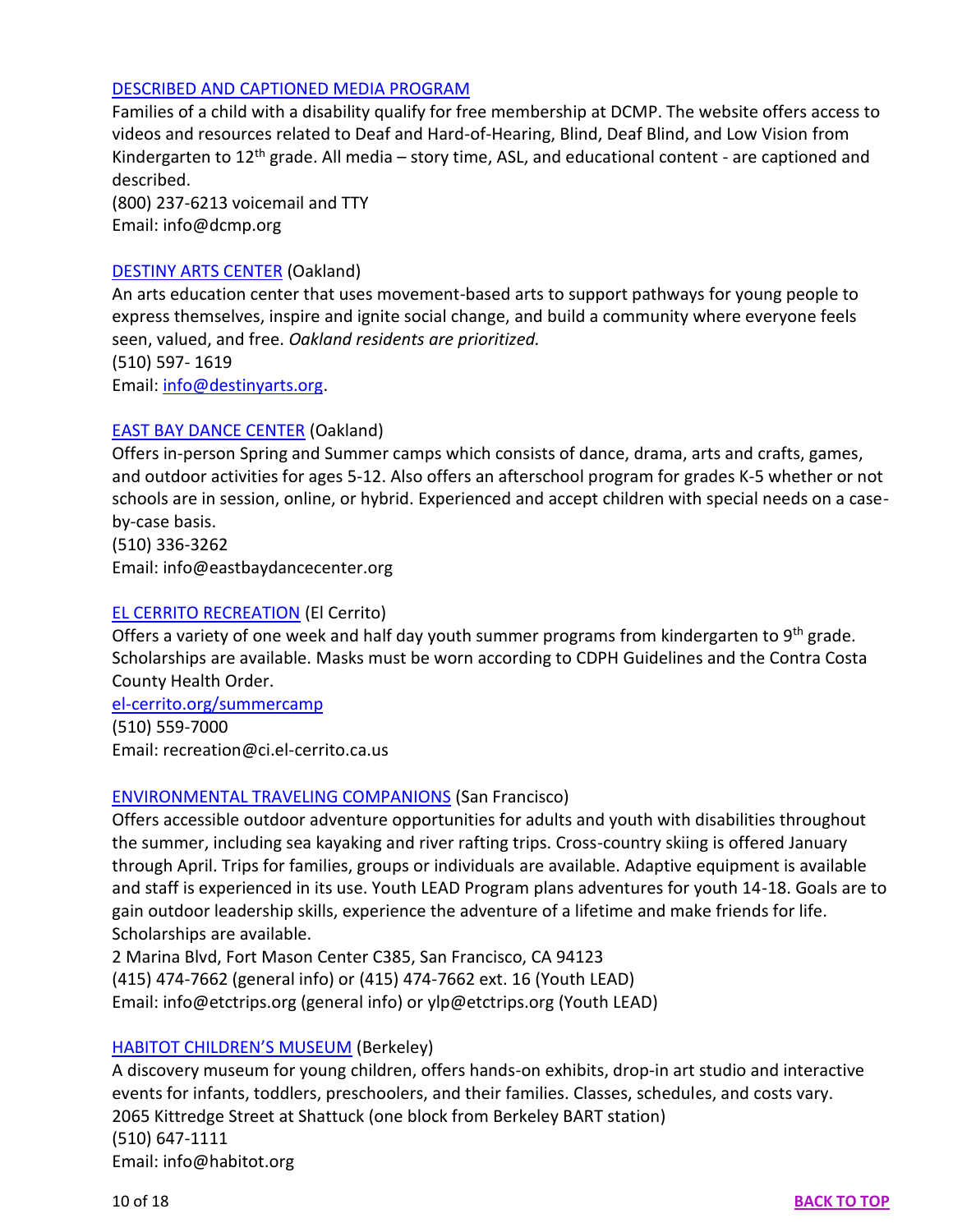## [HALLECK CREEK RANCH](https://www.halleckcreekranch.org/view.cfm/1/Homepage) (Nicasio, Marin County)

Offers inclusive horsemanship camps which serve children (5 and up) and young adults with a wide range of developmental, physical, and sensory challenges, as well as their typically-developing siblings and peers.

#### (415) 662-2488

Email: [bfalco@halleckcreekranch.org](mailto:bfalco@halleckcreekranch.org) Brenda Falco, Program Director

#### [HAPPY TRAILS CAMP](https://nceft.org/services/happytrailscamp) (Woodside)

A week-long outdoor summer day camp for children of all abilities (and their siblings) aged 6 and up. All campers will be partnered with a "Buddy" young adult counselor, providing a uniquely personal camp experience. Phone: (650) 851-2271

Email: [info@nceft.org](mailto:info@nceft.org)

#### [HEAD OVER HEELS GYMNASTICS](https://hohathleticarts.com/camp/) (Emeryville)

Offering gymnastics classes for preschool to young adult with special needs. Campers with special physical or emotional needs are very successful at camp. However, before signing up, please email or call to determine if the camp is safe and appropriate.

(510) 655-1265 Email: info@hohgymnastics.com

#### [IMAGINOOK](https://www.imaginook.us/camps) (Newark)

Offers a wide range of in-studio art classes, workshops, events, and summer camps for kids, teens, and adults. The studio follows all CDC guidelines and Alameda county Health Order regulations. 39675 Cedar Blvd Suite 135, Newark CA, 94560 (510) 358-5877 Email: studio@imaginook.us

### [JEWISH COMMUNITY CENTER \(JCC\) EAST BAY](https://jcceastbay.org/youth-family/berkeley-summer-camp) (Berkeley)

Day camp opportunities from kindergarten to 6th grade. Campers celebrate Jewish traditions, make new friends, and develop meaningful relationships with their counselors The camp has experience with the inclusion of children with disabilities on a case-by-case basis. An after school program is also available. Child must be fully vaccinated and wear a face covering. (510) 848-0237 x131

Email: summercamps@jcceastbay.org

### [JEWISH COMMUNITY CENTER \(JCC\) SF](https://www.jccsf.org/program/summer-camp/) (San Francisco)

JCCSF offers a variety of inclusive programs from preschool to 8<sup>th</sup> grade. Children over age 5 must be fully vaccinated and wear a face covering.

Email: [summercamps@jcceastbay.org](mailto:summercamps@jcceastbay.org)

#### [JOEY TRAVOLTA'S INCLUSION FILMS AND FUTURES EXPLORED, INC](https://www.futures-explored.org/film-media)**.** (Livermore)

Offers individuals the educational opportunity to learn the process of making a short film under the guidance and instruction of Joey Travolta and his professional teaching and film crew. The day camp is available for individuals ages 10-22 and takes campers through a step-by-step process of making a film, with emphasis on collaboration and teamwork, while learning the following skills: pre/post production, acting, directing, editing, technical support, and camera filming. Also offering Film Camp for ages 12-22. \*\**RCEB eligible vendor.* Email: [hesterwagner@futures-explored.org](mailto:hesterwagner@futures-explored.org)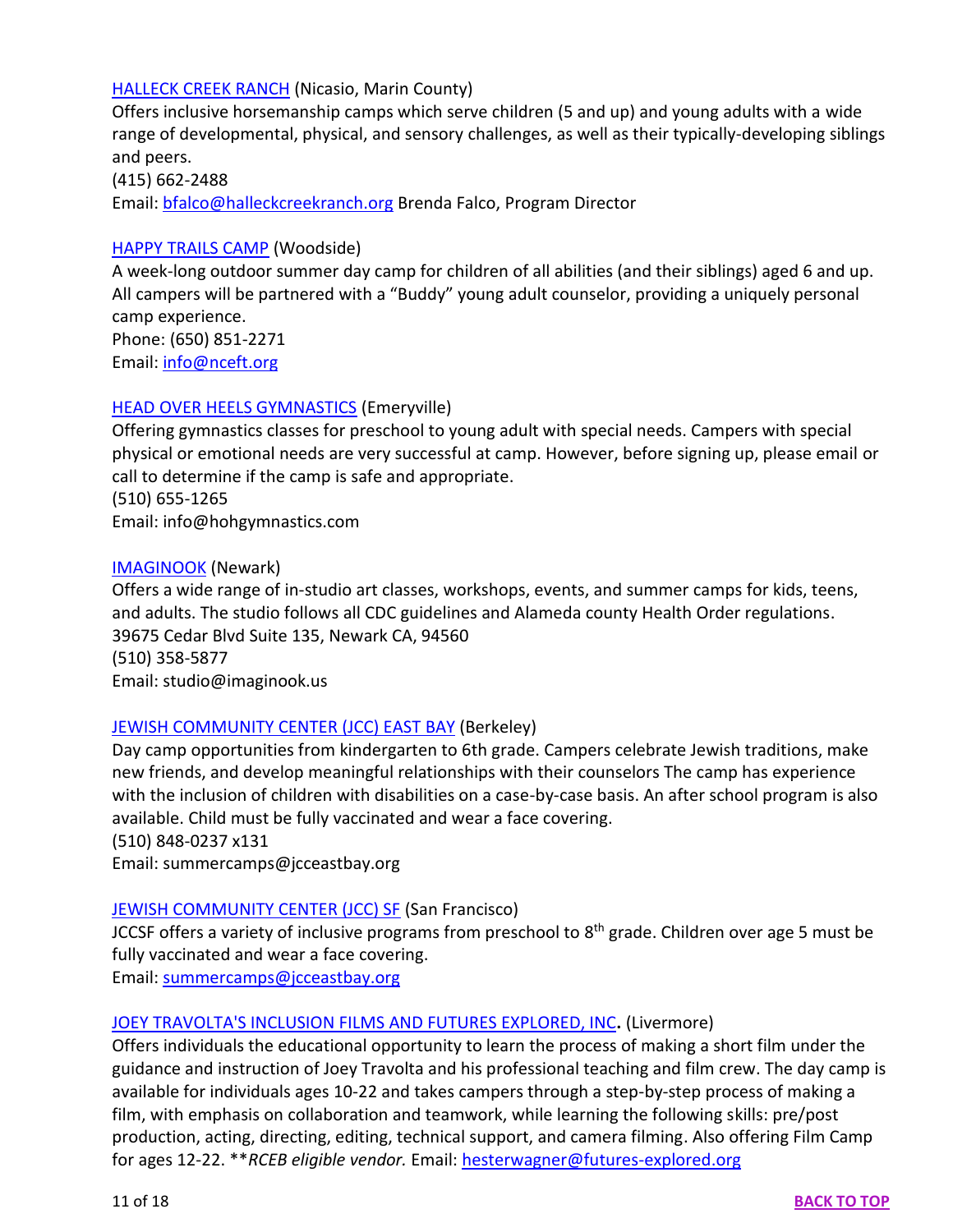## [KIDS 'N' CLAY](https://kidsnclay.com/) (Berkeley)

809a Allston Way, Berkeley, California 94710 A children's ceramic studio which offers wet clay programs for students ages 7 and up. (510) 845-0982

#### [LEISURE CLUB](https://www.alamedaca.gov/GOVERNMENT/Departments/Recreation-Parks/Leisure-Club) (Alameda)

A social recreation program designed for Alameda residents ages 18 and older with developmental disabilities. Meets 2nd and 4th Thursdays, 7:00-9:00 PM. (510) 747-7529 Email: [arpd@alamedaca.gov](mailto:arpd@alamedaca.gov)

#### [LUNA DANCE INSTITUTE](https://lunadanceinstitute.org/) (Berkeley)

1831 Solano Ave. #7788, Berkeley, CA 94707

Currently offering virtual classes for children and teens. Committed to inclusion and access, by teaching to the highest rigor of creativity wherever dance takes place. Check website for summer schedule.

(510) 883-1118 Email: [administrator@lunadanceinstitute.org](mailto:administrator@lunadanceinstitute.org)

### [MAKE IT WITH WALMART](https://camp.eko.com/)

Offers online video clips of summer crafts and activities to keep families entertained.

#### [MOCHA](http://mocha.org/) (Oakland)

Dedicated to supporting children and families from BIPOC populations and committed to fostering, cultivating, and preserving a culture of diversity. Each week is designed to put the camper in an environment where play, creativity and expression, innovation, and exploration is validated through the process of making art. Limited scholarships are available.

<https://www.mocha.org/summercamp>

(510) 465-8770 Email: hello@mocha.org

#### [MONKEY BUSINESS CAMP](https://monkeybusinesscamp.com/) (Tilden Park in Berkeley)

Focuses on loving the planet, celebrating diversity, and appreciating different learning styles. Staff has experience with inclusion. Offers summer camp, youth leadership, and school break day camps for children ages 3-16. (510) 540-6025

Email: office@monkeybusinesscamp.com

### [NEW DIRECTIONS TRAVEL](http://www.newdirectionstravel.org/) (Santa Barbara)

A non-profit which provides leisure and educational travel opportunities for adults who have mild to moderate intellectual and/or developmental disabilities, such as cerebral palsy, Down Syndrome and autism. Local, national, and holiday options at varied price ranges. Scholarships available. (888) 967-2841 toll free or call (805) 967-2841 Email: [hello@NewDirectionsTravel.org.](mailto:hello@NewDirectionsTravel.org)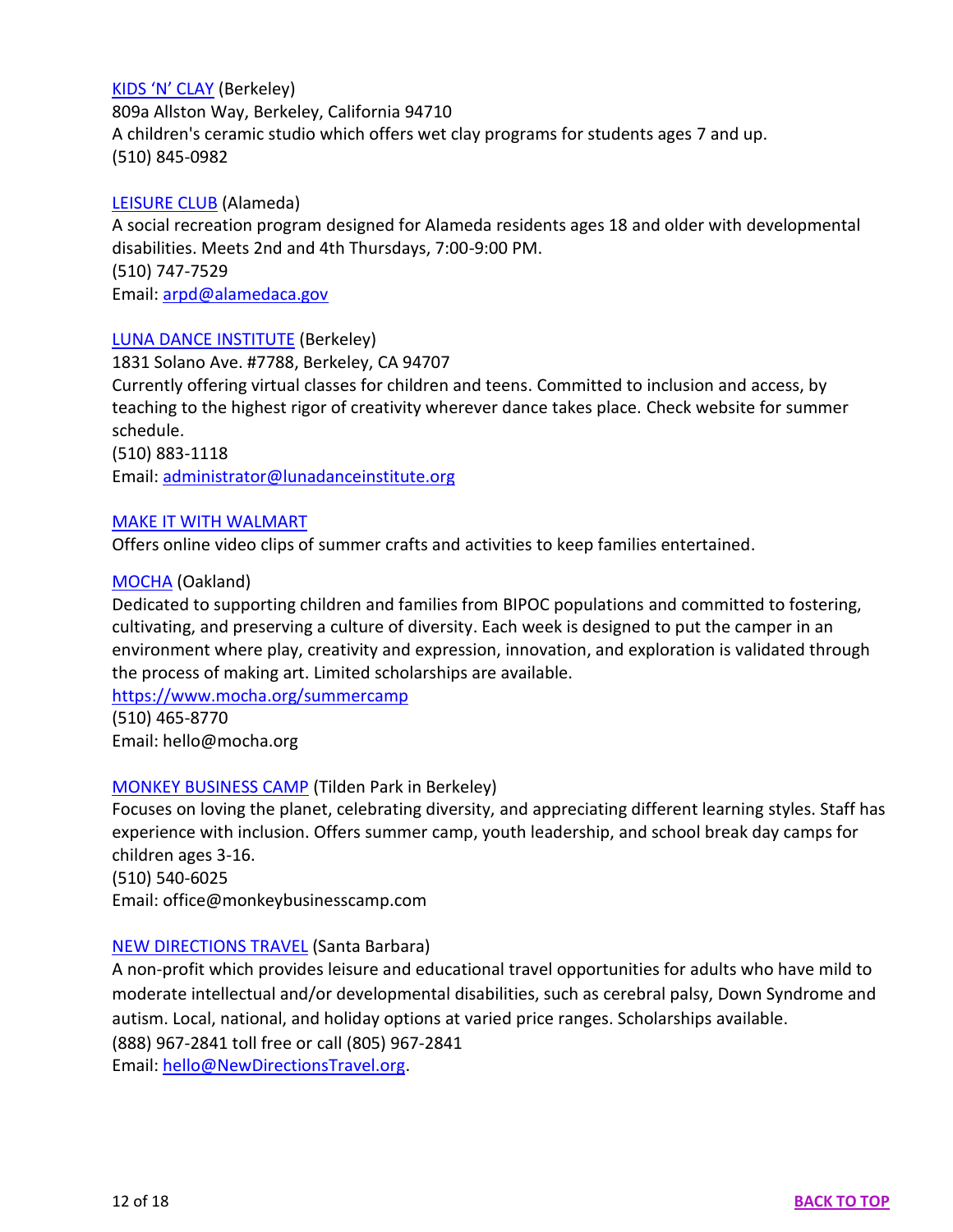## [OAKLAND](https://www.oaklandstrokes.org/) STROKES (Oakland)

Tidewater Boathouse, 4675 Tidewater Avenue, Oakland CA 94601

In-person summer Learn to Row Camp during June and July 2021 for middle school and high school students. Training for beginning rowers including technique, physical training, team work. Financial aid available.

<https://www.oaklandstrokes.org/summer-learn-to-row> (510) 926-4100 voicemail Email: information@oaklandstrokes.org

### [PEACE CAMP](http://www.peacecamp.com/) (Santa Rosa)

Offers week long programs for children ages 6-12. The camp promotes peaceful interaction between children, acting out conflict resolution skits, singing songs about peace, and creating engaging arts and crafts. Price includes swim costs.

(510) 845-8417

Email: marymiche@JPS.net

### [PIEDMONT STABLES](https://www.skyline-ranch.com/piedmont-stables) (Oakland)

Skyline Ranch Equestrian Center, 5750 Redwood Rd., Oakland CA, 94619 Offers Therapeutic Riding Program for the children with special needs. (510) 336-0850 Email: jmarti8445@aol.com

### [QUARRY LAKES REGIONAL RECREATION AREA](https://www.ebparks.org/parks/quarry_lakes/) (Fremont)

2100 Isherwood Way off Paseo Padre Parkway.

Offers many water, hiking, fishing, and picnic opportunities. There is also a wheelchair accessible fishing pier at Horseshoe Lake as well as many additional facilities. The Rock Picnic Area has accessible bathrooms and drinking fountain, but not parking. Old Creek trail has a firm surface for hiking.

### [QUEST THERAPEUTIC CAMP](https://www.questcamps.com/locations/sf-east-bay-california) (Danville)

For ages 6-18, camp provides intensive therapeutic intervention for kids with mild-moderate behavioral, emotional and social disorders and/or LD, ADD. Not for children with major physical handicaps. After school programs also available. \*\**RCEB eligible vendor.* (925) 743-1370

# [RASKOB LEARNING INSTITUTE'S SUMMER PROGRAM](https://raskobinstitute.org/) (Oakland)

3520 Mountain Blvd. Oakland, CA 94619

Serves bright students with mild to moderate learning disabilities ages 7-16. The program provides academics, enrichment, and educational therapy in individual and small group settings. <https://raskobinstitute.org/summer-intensive-program>

(510) 436-1275

### [READY SET GO THERAPY: FRIENDSHIP EXPLORATIONS](https://www.friendshipexplorations.com/) (Mill Valley)

Offers one week outdoor summer day camp sessions for children age 4-11. supported by 1 licensed therapist and student volunteers. Children are grouped by age and individual child's needs or abilities. <https://www.friendshipexplorations.com/registration>

(415) 339-8800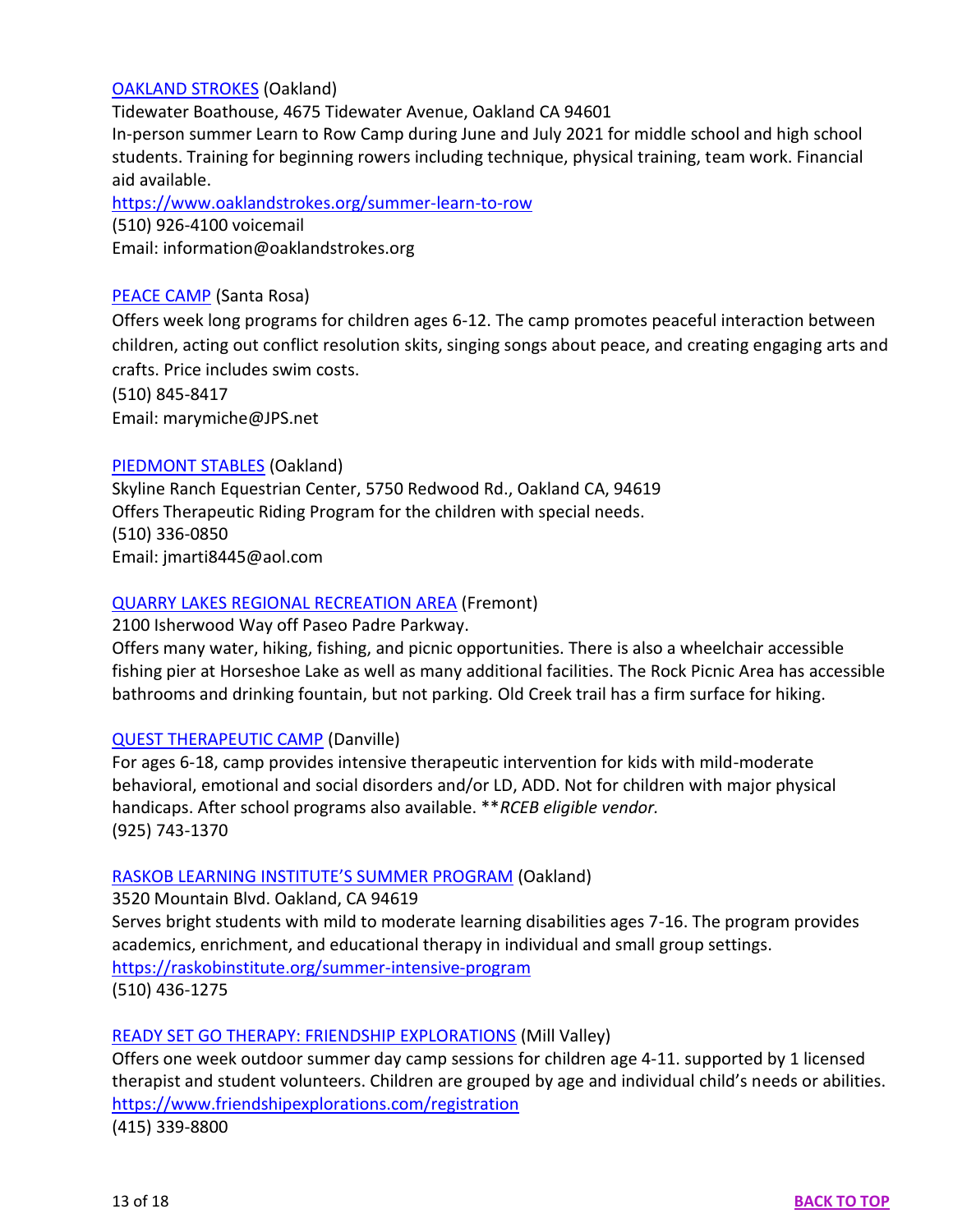## [ROBERTS REGIONAL PARK](https://www.ebparks.org/parks/roberts/default.htm) (Oakland)

10570 Skyline Blvd, Oakland, CA 94619

A Redwood grove with an accessible barrier free wheelchair accessible children's play area. The park includes a baseball field, playfields, and a sand volleyball court. Roberts Pool will be closed from February 2022 through Spring 2023 for facility upgrades, renovation, and replacement (510) 482-6028

## [SAN LEANDRO RECREATION AND HUMAN SERVICES](https://www.sanleandro.org/377/Recreation-Human-Services)

Offers various classes that offer accommodation on request. (510) 577-3462 Email: [slrec@sanleandro.org](mailto:slrec@sanleandro.org)

## [SAN RAMON VALLEY DANCE ACADEMY](https://www.srvda.com/)

Nationally recognized for diversity and excellence in dance training. The Academy offers a wide variety of classes including a class for children with special needs which explores creativity, musicality, and movement through dance. In-person and virtual options are available. (925) 837-4656

## [SONRISE EQUESTRIAN FOUNDATION](https://www.sonrisekids.org/) (Pleasanton)

7101 Camino Tassajara, Pleasanton, CA, 94588

Offers four weekly programs free of charge for children ages 6-18 living with social, emotional, or physical challenges including terminal illness. Children develop confidence, integrity and responsibility through mentoring and peer relationships centered on the care and enjoyment of horses. (925) 838-7433

Email: [sonrise@sonriseequestrianfoundation.org](mailto:sonrise@sonriseequestrianfoundation.org)

# [SPECIALIZED RECREATION](https://www.walnut-creek.org/departments/arts-and-recreation/recreation-parks/specialized-recreation) (Walnut Creek)

Spec Rec Summer Camp is designed for children ages 5-21 who have special needs. Youth Camp outdoor and virtual activities include crafts, games, nature study, music, sports, drama and swimming. Staffing generally 1 to 3 ratio. \*\*RCEB eligible vendor.

(925) 925-256-3531 (Ask for Preston Jones)

Email: [machado@walnut-creek.org](mailto:machado@walnut-creek.org) (for questions about RCEB payments)

# [SPECIAL NEEDS AQUATIC PROGRAM](https://snapkids.org/) (Berkeley)

SNAP is an adaptive aquatics program at the Berkeley YMCA (indoor pool with very warm water) designed to accommodate motor development to meet the needs of all swimmers. Swimmers are 18 matched on a 1:1 basis with volunteers. Currently providing free virtual classes while pools are closed. <https://sites.google.com/snapkids.org/snapkids-class-schedule/home> (510) 495-4102

# [SPECIAL SKATER/ADAPTIVE SKATING PROGRAM](http://www.oaklandice.com/figure-skating/special-needs-therapeutic-skating-program) (Oakland)

The Oakland Ice Center offers a learn-to-skate program which has been developed especially for athletes with special physical and mental challenges. With the assistance of volunteers, skaters develop skills, make new friends and experience a newfound freedom and sense of accomplishment. During this special time slot, wheelchairs, walkers, etc. are allowed on the ice. Fridays 5:00-5:45 pm. \*\* Free admission for one parent or aide. All other family members will be charged a \$5 drop-in fee. (510) 268-9000, Email: [dhicks@sharksice.com](mailto:dhicks@sharksice.com)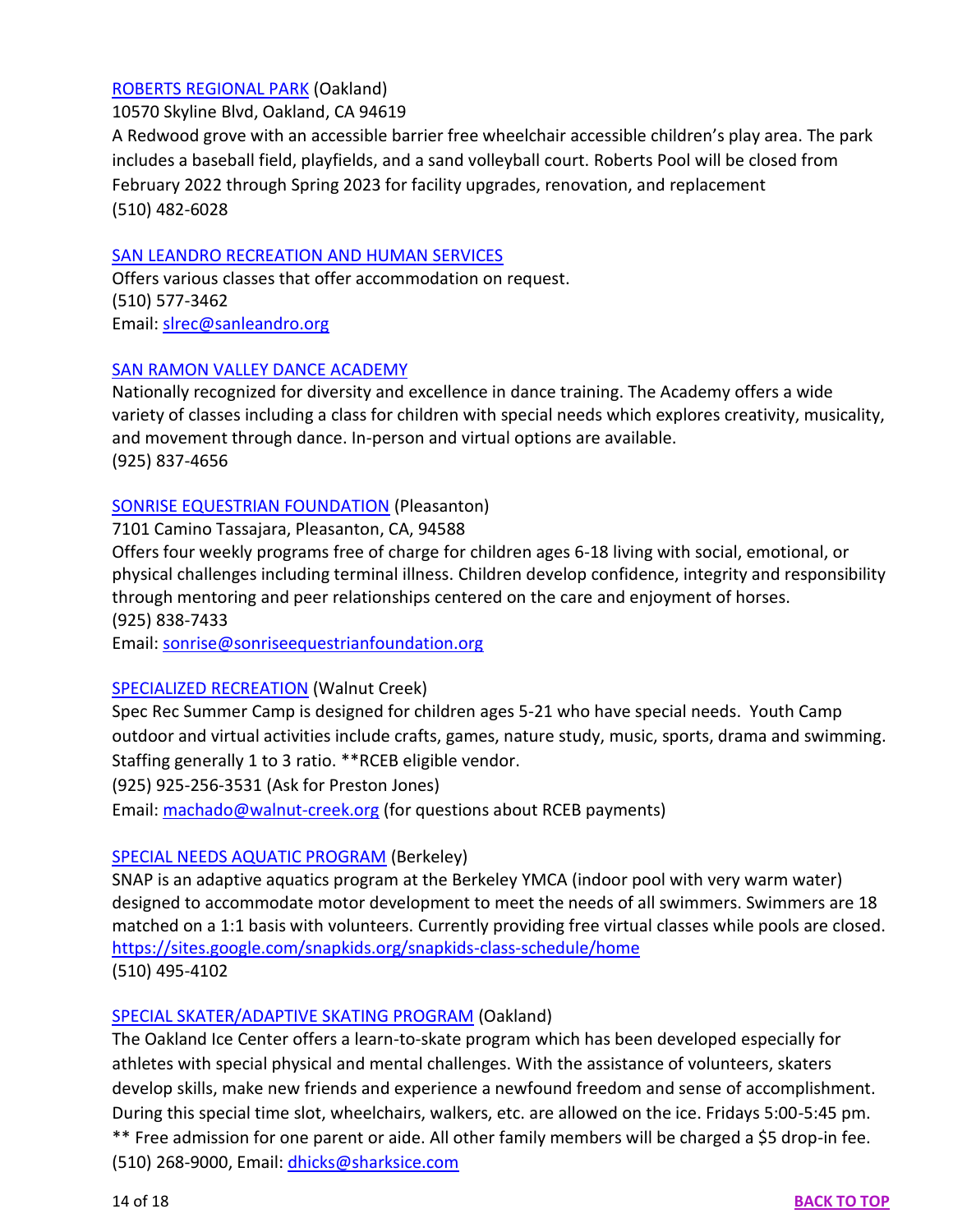## [SPECIAL OLYMPICS OF NORTHERN CALIFORNIA](https://www.sonc.org/)

Offers events for children and adults with intellectual disabilities in Northern California through sports, education, and athlete health. All programs are at no cost to the participants. (925) 944-8801 Email: [info@sonc.org](mailto:info@sonc.org)

#### [SPEECH PATHOLOGY GROUP SOCIAL LANGUAGE SUMMER CAMP](https://spgtherapy.com/) (Walnut Creek)

2021 Ygnacio Valley Rd, C103, Walnut Creek, CA 94598

Camp Super Communicators is a social language camp for children ages 6-10. It is a fun, one-of-a-kind summer camp led by a Speech-Language Pathologist to learn and practice social skills with peers in a mainstream summer camp setting. Also offers full range of speech/language therapy for children and adults.

<https://spgtherapy.com/clinic-services/special-programs> (925) 945-1474

### [STUDIO NAGA](https://www.studionaga.com/) (Oakland)

5850 San Pablo Ave. Oakland, CA 94608 Dynamic Indonesian martial arts classes for kids and adults Hollis-Doyle park for beginners to black belts. Instruction for kids, teens, and families - masked and with no contact. (510) 652- 6242 Email: info@studionaga.com

#### [SUNFLOWER HILL](https://sunflowerhill.org/) (Livermore)

Sunflower Hill Garden at 455 Olivina Ave., Livermore, CA 94550 In-person and virtual programs designed for adults with special needs. Hands-On Garden Groups, virtual cooking classes, and weekly online activities for adults age 18+ who have intellectual and/or developmental disabilities.

[sunflowerhill.org/programs/sunflower-hill-online-activities](https://sunflowerhill.org/programs/sunflower-hill-online-activities) 925-800-1042

### [SYLVAN LEARNING CAMPS](https://www.sylvanlearning.com/camps/academic) (Bay Area)

Year-round academic enrichment program with camps during summer school breaks which provide a fun approach to learning. Language arts, math, beginning reading, speed reading, fractions, writing, math facts, study skills, etc. Ages 4+. Locations all over the Bay Area. <https://www.sylvanlearning.com/locations>

(510) 907-7941

### [TAYLOR FAMILY FOUNDATION](https://ttff.org/) (Livermore)

This year The Taylor Family Foundation (TTFF) is celebrating their first ever virtual camp experience! Bringing fun ideas, arts, crafts, and recipes for all occasions to keep children engaged and entertained all summer long. Tune into their social media channels daily to keep up with all the fun! <https://ttff.org/virtual-camp>

(925) 455-5118 Email: [ttff@ttff.org](mailto:ttff@ttff.org)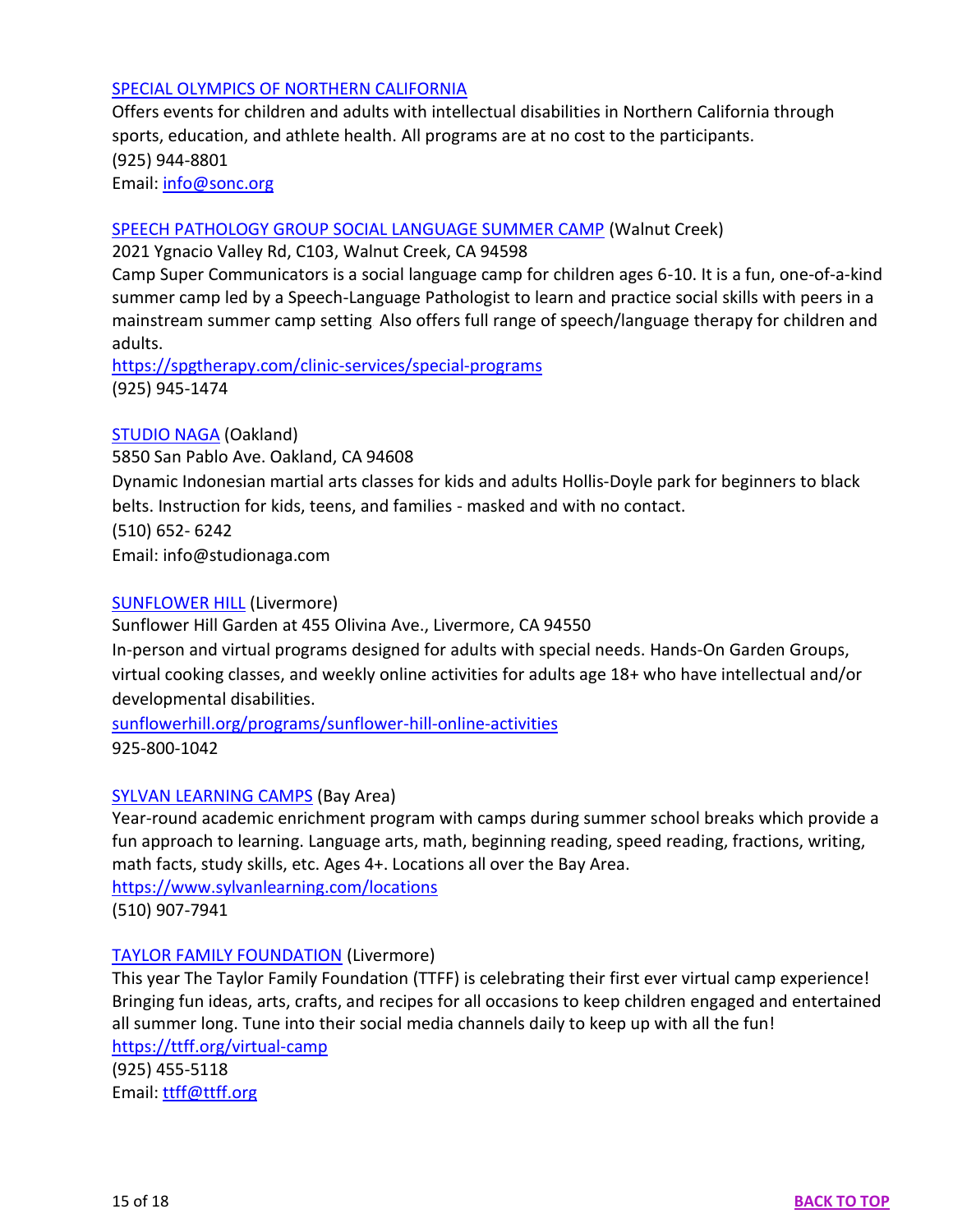#### [TECH KNOW HOW](https://www.techknowhowkids.com/home) (SF Bay Area)

In-person, week long, small-group summer camps for children age 5-16. Camp programs include Roblox & Minecraft, LEGO Pokemon, LEGO Building, Python, Scratch. Covid safety policy will be in place at all times. LEGO supplies are not shared and are disinfected daily and at the end of the week. Phone: (650) 638-0500

Email: [campinfo@techknowhowkids.com](mailto:campinfo@techknowhowkids.com)

### [THE BERKELEY CHESS SCHOOL](http://www.berkeleychessschool.org/) (Berkeley)

Offers Friday night chess for grades K-12. Emphasis is on the joy of the game with an eye to the student's progress. Summer camps also available in Albany, Benicia, El Cerrito, Orinda, Piedmont, Pleasant Hill, Pleasanton and San Ramon.

<http://www.berkeleychessschool.org/programs/camps>

(510) 843-0150

Email: [info@berkeleychessschool.org](mailto:info@berkeleychessschool.org)

#### [The BOK Ranch](http://www.bokranch.org/programsandservices/) (Woodside)

Full inclusion one hour horse riding lessons. The intake process also requires a physician's form to be completed. All riders must be able to sit independently, wear an approved riding helmet, and weigh under 180lbs.

(650) 366-2265

Email: [director@bokranch.org](mailto:director@bokranch.org)

#### [THE ROLEPLAY WORKSHOP AT ABANTEY](https://roleplayworkshop.com/) (Oakland)

RPG workshops for children ages 14 and up. Learn to craft worlds, create stories, build teamwork, social and critical thinking skills. Currently being held over Zoom.

<https://roleplayworkshop.com/programs>

(510) 654-3582 (call between 9:00AM-9:00PM)

Email: [info@roleplayworkshop.com](mailto:info@roleplayworkshop.com)

### [TILDEN PARK MERRY GO ROUND](https://tildenmerrygoround.org/) (Berkeley)

Central Park Drive and Lake Anza Road, Berkeley, CA 94708 For children who enjoy carousels. Fri, Sat, Sun 11 AM to 5 PM, weather permitting. Single ticket \$4.00 or book of 7 tickets for \$22.00.

(510) 559-1004

### [TILDEN STEAM TRAINS](https://redwood-valley-railway.business.site/) **Redwood Valley Railway** (Orinda)

2481 Grizzly Peak Blvd., Orinda, CA 94563 (510) 548-6100

For young children who like trains. Ride the miniature steam powered locomotive for a 12-minute scenic adventure through the redwood forest. Open weekends & Holidays 11 AM to 6 PM. Open weekdays during Spring Break and Summer Vacation 11 AM to 5 PM. \$3.50 per ride or \$14 for 5 rides. Children under 2 years old ride free. Masks required.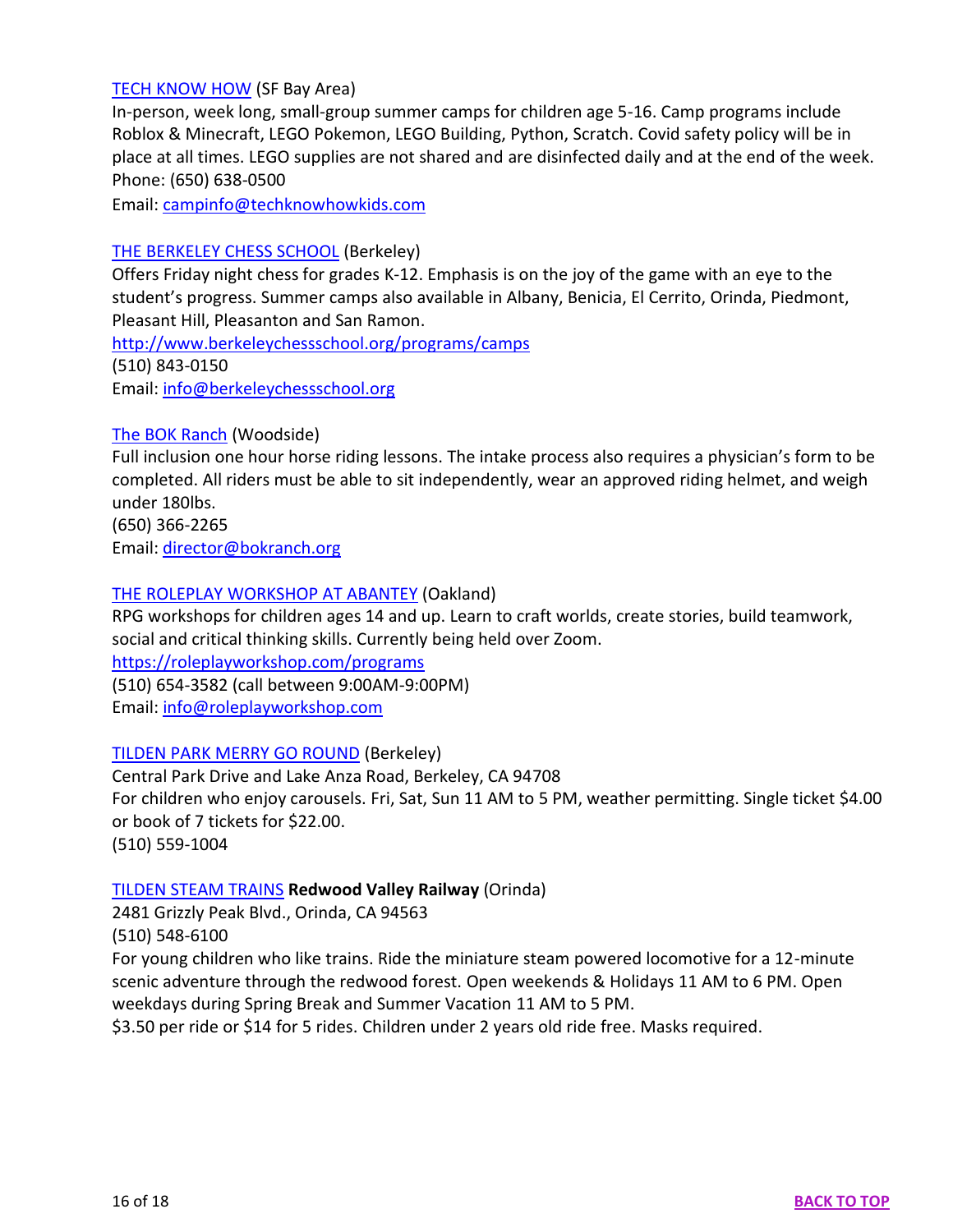## [TREASURE ISLAND SAILING CENTER ADAPTIVE SAILING](https://www.tisailing.org/adaptive/) (San Francisco)

698 California Ave Building 112, San Francisco, CA 94130

Offers sailing lessons to support the needs of each unique participant and promote safety both on and off the water. Experienced staff of US Sailing Association certified instructors. Partnering with Blind Sail, SF Bay to provide additional access for young sailors. Scholarships are available for those that qualify.

(415) 421-2225

Email: info@tisailing.org (general information)

## [UNITED CEREBRAL PALSY \(UCP\) OF THE](http://ucpgg.org/everyone-in-one-to-one-afterschool-assistance-for-children/) GOLDEN GATE

Offers a program called "Everyone In" providing care during non-school hours to qualifying preschools and children K thru 8<sup>th</sup> grade who are clients of the Golden Gate Regional Center or Regional Center East Bay, and who reside in Alameda, San Francisco, Contra Costa, or Marin counties. The program helps the parent find an aide that can facilitate inclusion in an after-school program. (510) 832-7430 Email: info@ucpgg.org

## [WESTWIND RIDING INSTITUTE PROGRAM](https://westwind-wri-riding.org/) (Los Altos Hills)

27210 Altamont Road, Los Altos Hills, CA 94022

Formerly Westwind 4-H, offers sports and recreational riding for children with disabilities ages 5-19 years old.

(650) 947-8680 voicemail

## [WORD WORKS! Speech & Language Pathologists, Inc.](https://www.wordworkstherapy.com/) (Oakland)

55 Santa Clara Ave., Oakland, CA 94610

Offers speech, language and social skills groups. Skilled in working with children of all ages with a variety of communication needs in a play-based environment. Play groups for toddlers and preschoolers, peer social language groups for children ages 5+. Baby sign language dictionary and flashcards are available on the website. *Currently offering teletherapy services.* (510) 433-0123

Email: info@wordworkstherapy.com.

### [XENOPHON THERAPEUTIC RIDING CENTER](http://xenophontrc.org/) (Orinda)

60 Don Gabriel Way, Orinda, CA 94563 Offers therapeutic horseback riding lessons for children ages 5-18 years with any diagnosed disability. Each session is 6-8 weeks long. Scholarships are available. <http://xenophontrc.org/services/therapeutic-riding> (925) 377-0871

[ZOOCAMP](https://www.oaklandzoo.org/zoocamp) (Oakland Zoo)

9777 Golf Links Road Oakland, CA 94605 Exciting weekly sessions of nature discovery and animal adventures involving hands-on, ageappropriate learning. For students grade K thru 5<sup>th</sup> grade. Special needs students included on a case by case basis. (510) 632-9525 ext.280